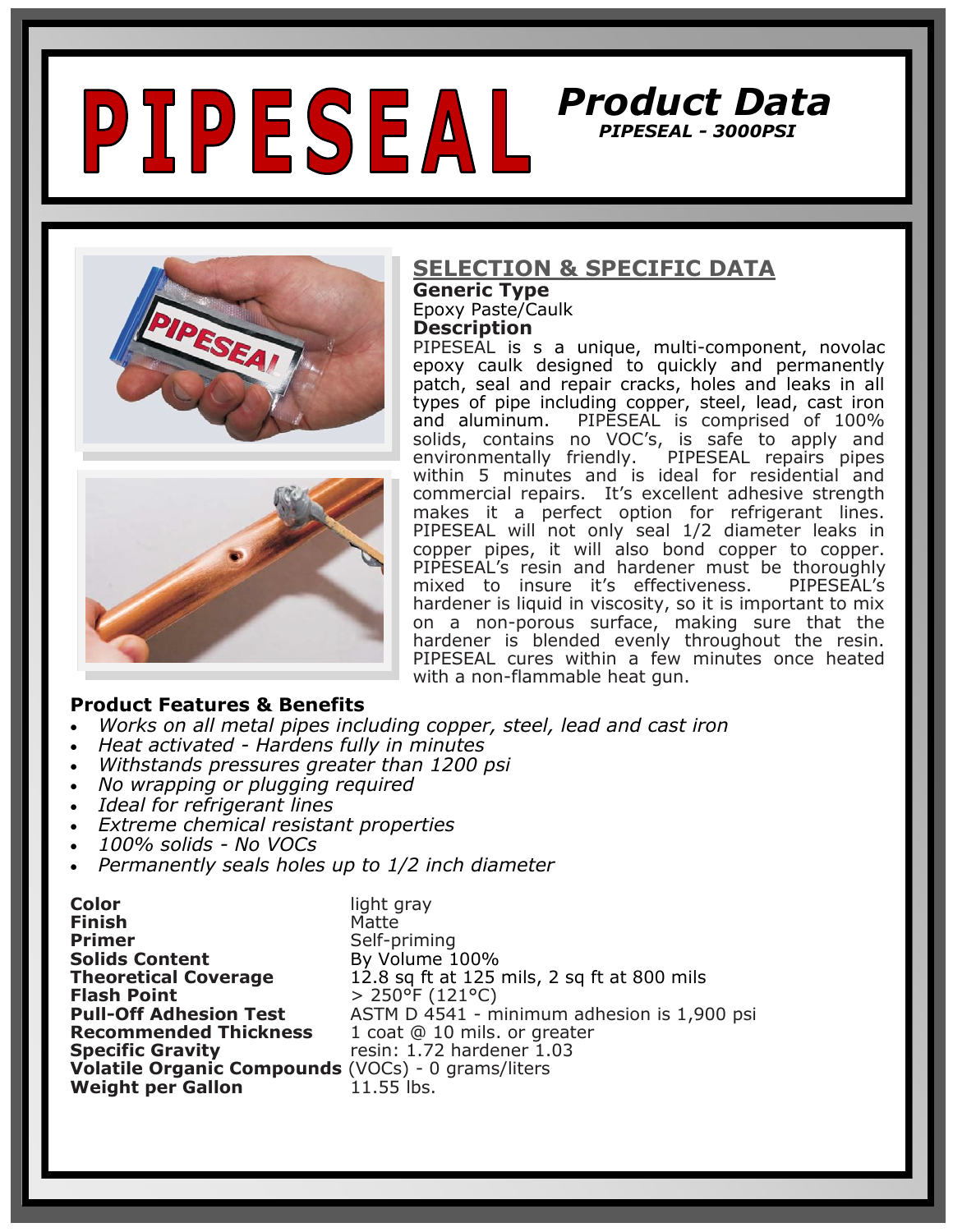# *Product Data PIPESEAL - 3000PSI*   $\overline{\phantom{a}}$  *2.*

#### **POT LIFE**

40°F (4°C) - 50 minutes 75°F (24°C) - 30 minutes 92°F (33°C) - 14 minutes

\**Do not keep the blended coating in the original container unless immediate use is planned. Otherwise, exotherm (heat created during the curing process) will considerably shorten the pot life.* 

## **CHEMICAL RESISTANCE**

Chlorides (except Methylene Chloride)

Ammonium Hydroxide Aromatic & Aliphatic Solvents Black Liquor Butyl Acetate Butyl Carbitol Chlorinated Solvents<br>Chlorides (except Methylene Chloride) Chromic Acid up to 30% Hydrochloric Acid - 100% (38% Hydrogen Chloride) Hydrofluoric Acid up to 8% Hydrofluoric Acid up to 8% Hydrogen Sulfide Lithium Chloride Nitric Acid up to 10% (Many) Organic Acids Phosphates Phosphoric Acid up to 100% Potassium Hydroxide Salts Sodium Hydroxide Sodium Hypochloride up to 10.5% Sulfides Sulfuric Acid up to 98% White Liquor

Mineral Acids

Water - Fresh, waste, non-potable

# **MIXING & THINNING**

**Mixing** Thoroughly mix on a non-porous surface ensuring that the hardener (liquid component) is fully integrated within the resin. **Ratio** 3:1 Ratio (A to B) by Volume<br>**Pot Life** 45 minutes in 8 fluid oz mass **Pot Life** 45 minutes in 8 fluid oz mass

#### **SUBSTRATES & SURFACE PREPARATION**

**General** Surfaces must be clean and dry. Remove all dirt, dust, oil and all other contaminants. **Steel** Immersion: SSPC-SP10 Near White with jagged profile of 2.5 – 3.5 mils. **Non-immersion** SSPC-SP6 1.5 – 3.0 mils SSPC-SP2 or SP3 are suitable cleaning methods for mild environments.

#### **APPLICATION GUIDELINES**

Apply with a trowel on and around leaking area. Once applied, cure Pipesael with a nonflammable heat gun. As you apply heat, the uncured gloss texture will turn to a matt texture which represents full cure within minutes.

#### **CLEANUP & SAFETY**

**Cleanup** Use MEK or Acetone. In case of spillage, absorb and dispose of in accordance with local applicable regulations.

#### **DYNESIC TECHNOLOGIES**

produces exceptional chemically engineered coatings, adhesives and sealants offering premium corrosion protection, while being safe for the environment and user friendly. Dynesic Technologies can be found protecting steel, ductile and concrete substrates worldwide.